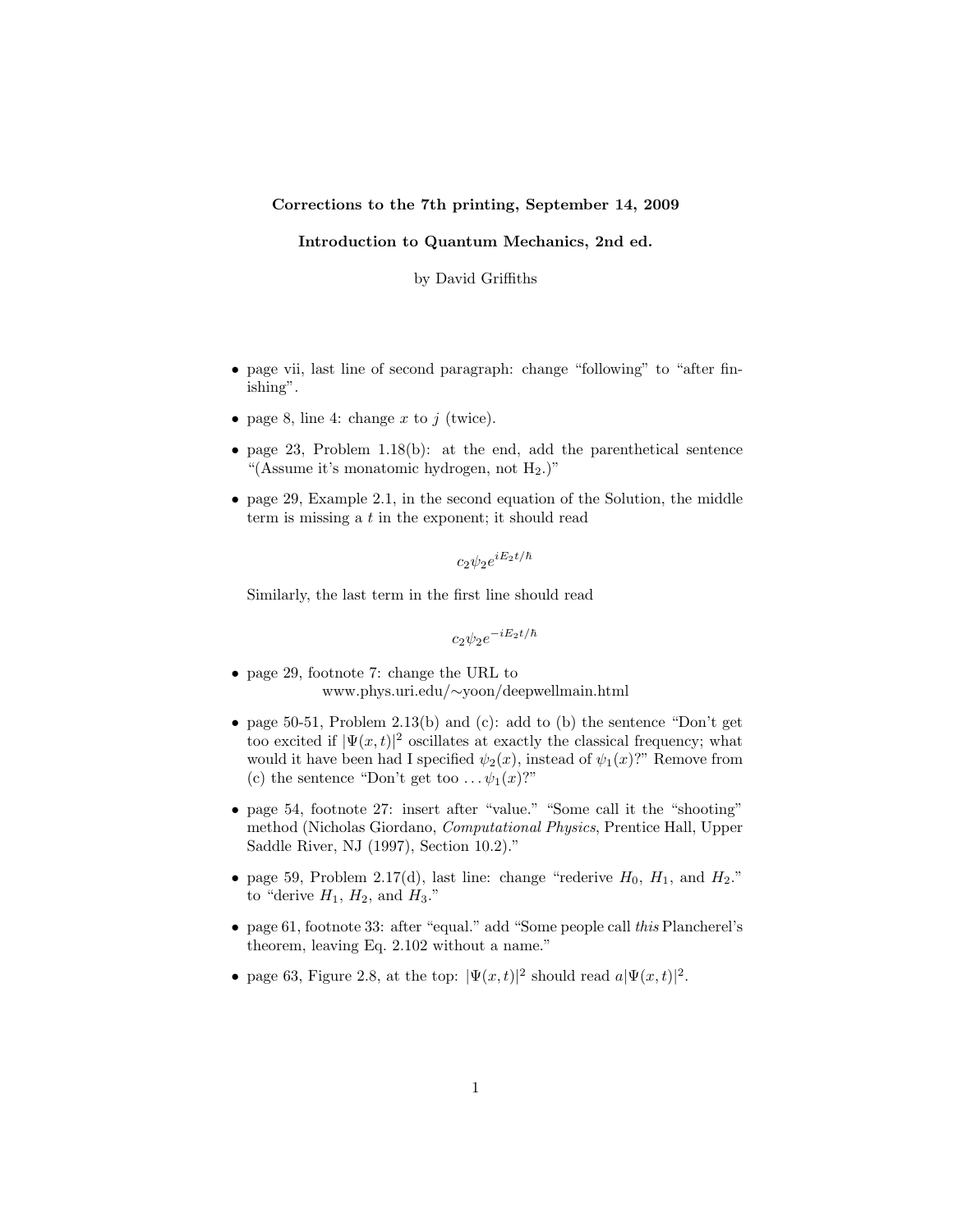

- page 64, Fig. 2.10(b): redraw the graph as shown above.
- page 95, footnote 6, line 4: change to read "Hilbert space two functions are considered equivalent if the integral of the absolute square of their difference vanishes. Technically".
- page 99, Eq. 3.21: remove hat on first  $\hat{Q}$  (but *only* on that one).
- page 99, line 5 in paragraph following Eq. 3.23: change "any operator  $\hat{Q}$ " to "any linear operator  $Q$ ".
- page 104, third line of paragraph before Ex. 3.3: change "reside" to "resides".
- page 106, Eq. 3.45: write  $c_n(t) f_n(x)$  on the right.
- page 115, line 2: change "observable" to "operator".
- page 118, Problem 3.17, last line: change "(comments following Equation 2.39)" to "(see remarks following Equation 2.40)".
- page 126, Problem 3.33, line 2: change "(Equation 2.67)" to "( $|n\rangle \equiv \psi_n(x)$ , Equation  $2.67$ ".

• page 128, Problem 3.37(b): change 
$$
\begin{pmatrix} 0 \\ 0 \\ 1 \end{pmatrix}
$$
 to  $\begin{pmatrix} 1 \\ 0 \\ 0 \end{pmatrix}$ .

- page 129, Problem 3.38(c), last line: change it to read "questions for observables A and B."
- page 141, footnote: the reference should be to *Principles of Quantum* Mechanics, 2nd ed. (Plenum, New York, 1994), p. 342.
- page 155, Fig. 4.4: the label on the vertical axis should be changed from " $R_{nl}(r)$ " to " $a^{3/2}R_{nl}(r)$ " (in the appropriate font).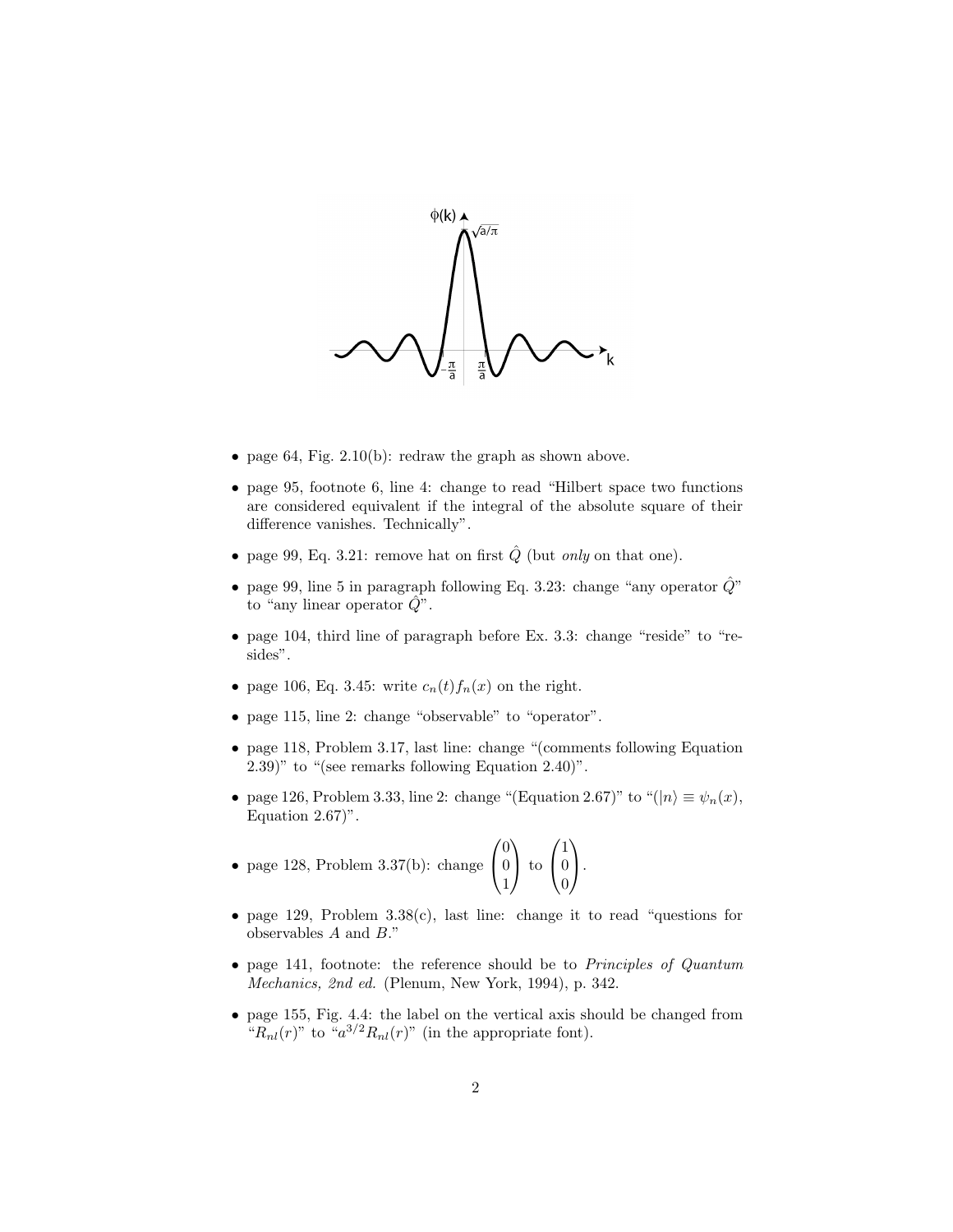- page 155, Fig. 4.4: the solid curve labeled "31" should be scaled down by a factor of 3; it goes to a maximum of about 0.08 (at  $r \approx 2a$ ) and a minimum of around -0.03 (at  $r \approx 10a$ ).
- page 199, line after 4.208: remove  $\langle$  and  $\rangle$  around **v**.
- page 233, Problem 5.22, right after the problem number, insert: "For the infinite square well (Equation 2.28):".
- page 239, Section 5.4.4, first paragraph, penultimate line: change "three dimensional" to "three-dimensional".
- page 248, footnote 31: change "Halliday and Resnick" to "Halliday, Resnick, and Walker".
- page 251, two lines after Eq. 6.9: change "important" to "frequently used".
- page 256, footnote 5: in the denominator of the third equation,  $\Delta nl$  should read  $\Delta_{nl}$  (make it a subscript).
- page 259, paragraph after Eq. 6.27, line 3: after "minus sign" insert "(assuming  $W_{aa} > W_{bb}$ ; the plus sign ...".
- page 261, Problem 6.7 (c): after the first sentencer insert: "[ $Hint$ : use Eq.  $6.22$ .]".
- page 264, midpage equation:  $w_2$  should be 1.7205, not 1.705.
- page 266, Problem 6.9 (c), last line: change "(a)" to "(b)".
- page 280, Eq. 6.80: insert small space between n and l (twice).
- page 280, Eq. 6.81: change second " $L_y$ " to " $L_z$ "
- page 282, Eq. 6.84, the signs of the first two terms on the right hand side should be reversed:  $3\gamma - (\beta/2)$ .
- page 282, Fig.  $6.12$ : remove "0" on the vertical axis.
- page 283: change title of Section 6.5 to read "HYPERFINE SPLITTING IN HYDROGEN".
- page 285, Problem 6.28, first sentence of the *Hint*: " $\dots$  "atoms," but use the actual masses in the gyromagnetic ratios."
- page 296, footnote 2: insert "*Math.*" between "*J.*" and "*Educ.*".
- page 302, last line of first paragraph: close parentheses after "function.".
- page 322, Figure 8.4: the wavelength should be the same to the right of  $a$ as it is to the left of 0.